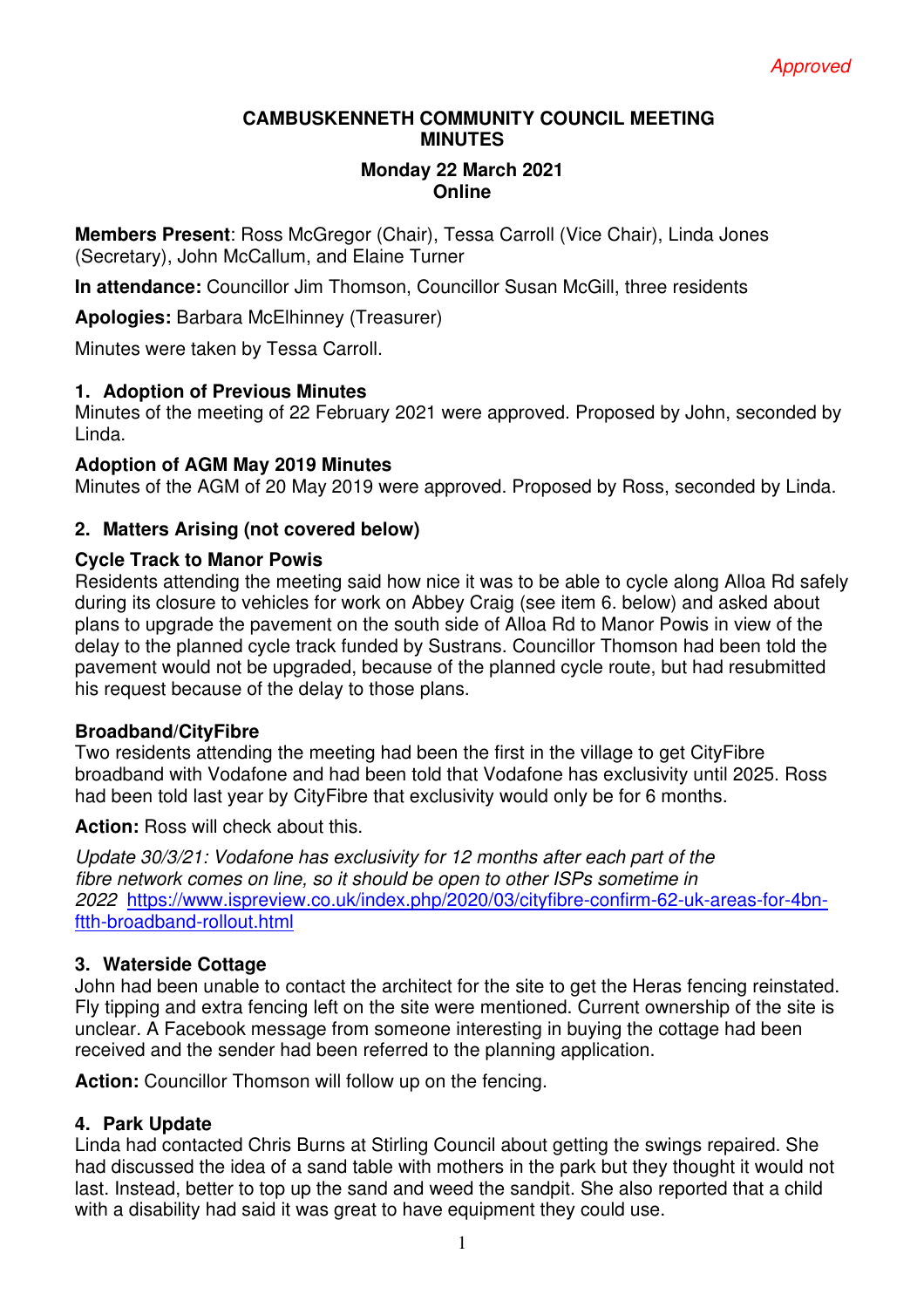Ross encouraged people to report dog fouling in the park to the dog warden.

**Action:** Councillor Thomson had spoken to officers about the sandpit and will follow up on this.

**Action:** Ross will aim to weed the sandpit.

*Update 30/3/21: Ross has weeded and raked the sandpit.* 

A resident had expressed concern about the rutted ground being a danger. John suggested replacing turf in these areas would be better than just using grass seed.

**Action:** Linda will contact Chris Burns to request turf rather than grass seed.

A resident noted it was a pity that the surfaced path through the park had not been extended. Ross asked if Your Stirling, You Decide will be repeated. Councillor McGill said something similar is being discussed, but it will be done in a different way.

**Action:** Councillor Thomson will ask Jean Cowie at Stirling Council about other possible funding sources.

The picnic table and benches need maintenance.

**Action:** Councillor Thomson will ask the relevant new council officer about this.

# **5. Phone Box**

Elaine had circulated details of materials and costs to the CC. Still need to decide what to use the box for; some suggestions had been received on Facebook but seeking the views of more residents may need to wait until we move out of lockdown. Different uses would require varying amounts of funding. Ross suggested that something different could be done every year. A sub-group (see item under AOCB) to work on the phone box would be a good idea.

## **6. Speed Limits - Ladysneuk Road & village; missing 'no through route' sign & Alloa Road closure**

The group discussed how the 20mph limit in the village was working. A resident had reported that the 'give way' markings are close to the chicane, making it awkward for outgoing cars to get past waiting cars.

**Action:** Councillor Thomson will ask Bruce Reekie at Stirling Council about this.

John reported seeing vans driving along the pavement on North Street, and residents are concerned about safety, particularly of children. Ross suggested contacting the police to ask for more checking of speeding etc. Councillor Thomson noted that the ban on pavement parking has been delayed to 2022, and suggested that the village might benefit from a community plan, taking a wider view.

**Action:** Councillor Thomson will ask Andy Davis, community Iiaison officer, about developing a community plan.

'Walking and cycling friendly' notices had been added to the 40mph signs, and Councillor Thomson reported that the temporary signs (requested in May 2020) would be coming soon. John noted that pedestrians and runners also need to take care when stepping off the pavement into the road. A resident noted the number of adults cycling on the pavement.

## *Update 23/3/21: The temporary signs appeared today*.

There was a discussion about the possible introduction of a 30mph limit on the rest of Ladysneuk Rd. The CC agreed to ask for this on a 6-month trial basis over the summer, when the road is likely to be used more by cyclists and pedestrians; the trial would be followed by feedback from the village on whether to retain 30mph or revert to 40mph.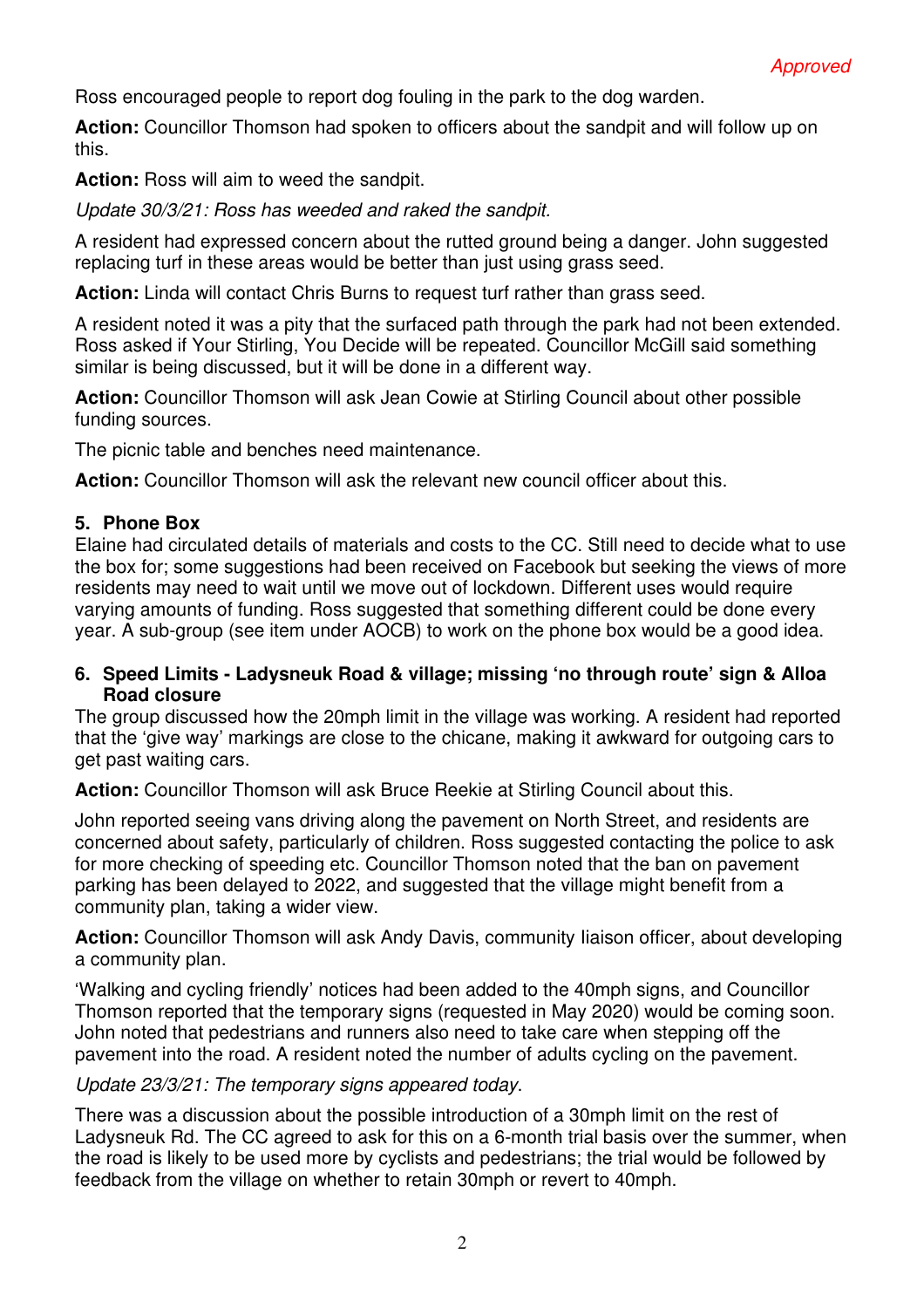**Action:** Councillor Thomson will report the request for a temporary reduction to 30mph to the relevant council officers.

Elaine had contacted Stirling Council about the number of lorries and cars coming down Ladysneuk Rd because of the closure of Alloa Rd, asking for clearer signage. Tessa reported that the 'no through road' sign at the end of Ladysneuk Rd was missing, which might be part of the problem. Although the SC website says the closure is until 26/3, a resident had been told by workmen that it would last for 10 weeks.

**Action:** Councillor Thomson will report the missing sign and ask Bruce Reekie for clarity on when the Alloa Road will reopen.

## **7. Pergola at Abbey**

John has checked the pergola and, although it is leaning, the posts are not rotting, so some bracing struts are all that is needed.

**Action:** John and Ross to look at this and carry out repairs.

Margaret Hughes has kindly been looking after the flower beds around the pergola for many years but is no longer able to do this, so volunteers to take over are needed.

**Action:** Linda to post request for volunteers on CC Facebook page. Any volunteers please contact via Facebook or any CC member directly.

## **8. Wallace Monument Steering Group**

Ross had attended another meeting. The tower and visitor centre are due to reopen on 26 April, and events are being planned for throughout the summer. There has been a meeting between council officers and Bridge of Allan businesses about marketing related to places to eat, particularly in Bridge of Allan. Other marketing will focus on heritage. Stirling Council has been clearing viewpoints around the monument. They are still working on plans for free access for Stirling residents.

## **9. Arts projects on Sustrans routes**

Elaine had contacted Stirling Council about from whom permissions would be needed. It was agreed to leave further discussion until later in the year when, hopefully, it will be possible for residents to meet more easily. Elaine will continue with the background work in the meantime.

## **10. Wildflowers in park – On the Verge**

The CC wished to thank the resident who strimmed and cleared the wildflower strip in the park and reinstated the sign there.

The Tool Library is currently closed so Ross had been unable to check whether it has a strimmer.

## **11. Flooding in farm field next to Abbey**

No update in Barbara's absence.

## **12. Flooding/leak on Ladysneuk Road**

Despite the repair to the burst pipe carried out by Stirling Council, there is still a leak.

**Action:** Councillor Thomson will follow up on this. Elaine will send him a photo.

## **13. Hanging baskets**

Linda noted that, although Martin Parry has kindly volunteered to take over organizing the hanging baskets, the CC has not yet formally agreed to go ahead this year, given the continuing inability to hold fundraising events. Refills for the baskets need to be ordered by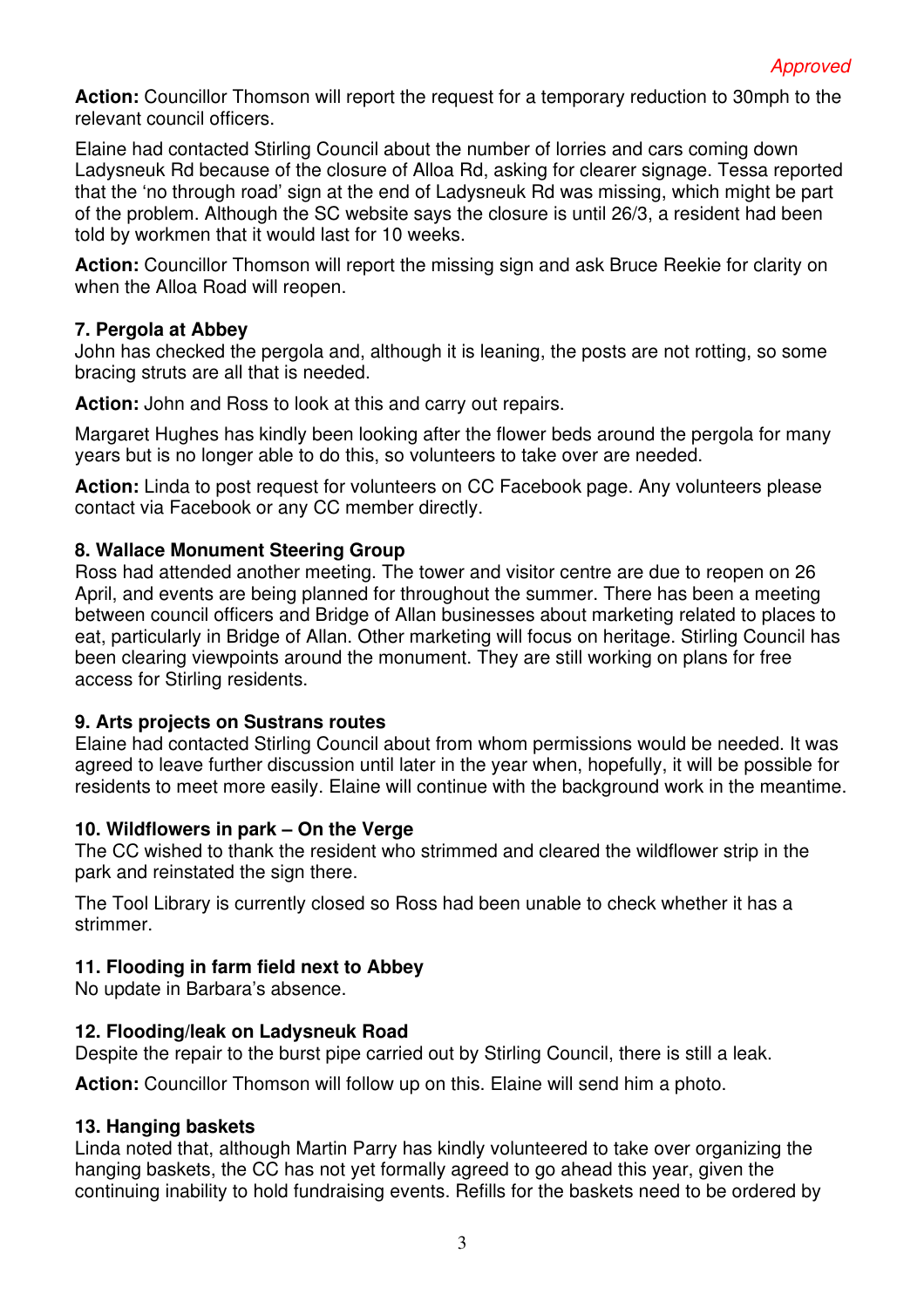end of April, so a decision is needed soon. As the Treasurer was absent, it was agreed that the CC will discuss and decide this later by email.

#### **14. Fundraising/events**

It was agreed that the CC will discuss this later by email.

#### **15. Councillors' Reports**

Councillor McGill reported that the budget had taken most time over the last few weeks. The Scottish Government has given additional funding. After stubbornly high rates in Stirling, rates are falling, despite some stubborn areas. Vaccination programme is going well.

Councillor Thomson reported that the Engage Stirling website aims to make resident engagement easier. Councillor McGill mentioned the draft climate plan on the website. Ross encouraged Stirling Council to make their supply chain carbon-neutral/negative.

#### **16. Police report**

No police reports are being issued during the pandemic. However, Tessa reported that some plants in pots had been stolen from behind the house under construction in Ferry Orchard.

## **17. AOCB**

## **Sub-groups**

Two residents suggested forming sub-groups affiliated to the CC for specific interests or projects, e.g. nature (like Riverside Naturally), social events, phone box, artwork. There are residents who would be interested and willing to be involved in this way who might not be able to commit the necessary time to be CC members, and the number of CC members is in any case limited. Each sub-group would need one CC member, but the rest of the group could do much of the work. The hall & park sub-committee and the orchards group are examples, and Riverside CC has various sub-groups. It was agreed to check the rules on such sub-groups and how the insurance might work, e.g. for practical work.

**Action:** Ross to contact Riverside CC to find out how their sub-groups work.

## **Maintenance of footbridge**

A resident raised concerns about the state of the footbridge, which is essential to the village, not just as a pedestrian and cycle route but as carrier for gas, water, electricity and now CityFibre. It had to be closed for urgent major repairs about 20 years ago and the gas main was covered as part of that work. Now the concrete casing for the gas main has deteriorated, allowing water to penetrate to the bridge structure. The pigeon netting is hanging loose under the bridge and there is damage caused by pigeons roosting there. What maintenance regime does Stirling Council have in place to deal with problems now before they get serious?

**Action:** Councillor Thomson will contact Maria Lucey, the relevant council officer, about this.

John noted that Scottish Gas should also be contacted. He raised the idea of the sewage being taken over the bridge to resolve the recurrent problem of the septic tank overflowing; however, another resident noted that the restrictions on sewage infrastructure for the village were a key factor in the refusal of permission to build housing on the field on the west side of Ladysneuk Rd about 20 years ago.

#### **Donation from resident**

Thanks to the Callums for their kind donation to Community Council funds.